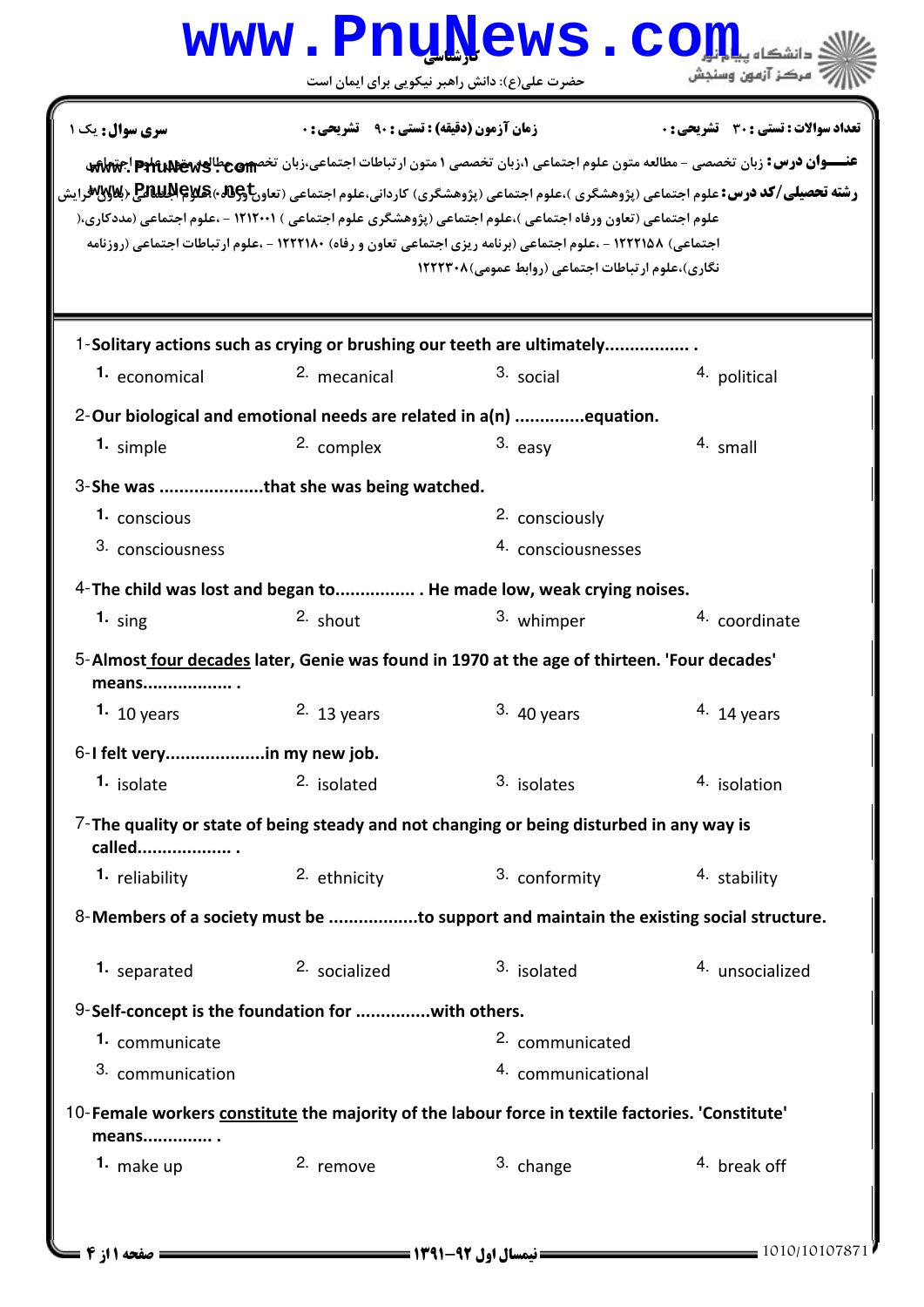| www.PnuNews.c                                                                                                                                                                                                                                                                                                                                                                                                                                                                                                                                                                                                                                                                                      |                                                                                                                                                                      |                            |                    |  |  |  |
|----------------------------------------------------------------------------------------------------------------------------------------------------------------------------------------------------------------------------------------------------------------------------------------------------------------------------------------------------------------------------------------------------------------------------------------------------------------------------------------------------------------------------------------------------------------------------------------------------------------------------------------------------------------------------------------------------|----------------------------------------------------------------------------------------------------------------------------------------------------------------------|----------------------------|--------------------|--|--|--|
|                                                                                                                                                                                                                                                                                                                                                                                                                                                                                                                                                                                                                                                                                                    | حضرت علی(ع): دانش راهبر نیکویی برای ایمان است                                                                                                                        |                            | مركز آزمون وسنجش   |  |  |  |
| <b>زمان آزمون (دقیقه) : تستی : ۹۰٪ تشریحی : 0</b><br>تعداد سوالات : تستي : 30 - تشريحي : 0<br>سری سوال: یک ۱<br>عنـــوان درس: زبان تخصصی - مطالعه متون علوم اجتماعی ۱،زبان تخصصی ۱ متون ارتباطات اجتماعی،زبان تخصص عطالعه علیه علوم اجتماعی<br><b>رشته تحصیلی/کد درس:</b> علوم اجتماعی (پژوهشگری )،علوم اجتماعی (پژوهشگری) کاردانی،علوم اجتماعی (تعاون۹ <b>۴۹۶۷ قلاط الله التاله</b> ع ( <b>Byly) آر</b> ایش<br>علوم اجتماعی (تعاون ورفاه اجتماعی )،علوم اجتماعی (پژوهشگری علوم اجتماعی ) (۱۲۱۲۰۱ - ،علوم اجتماعی (مددکاری،(<br>اجتماعی) ۱۲۲۲۱۵۸ - ،علوم اجتماعی (برنامه ریزی اجتماعی تعاون و رفاه) ۱۲۲۲۱۸۰ - ،علوم ارتباطات اجتماعی (روزنامه<br>نگاری)،علوم ارتباطات اجتماعی (روابط عمومی)۱۲۲۲۳۰۸ |                                                                                                                                                                      |                            |                    |  |  |  |
| 1. acceptance                                                                                                                                                                                                                                                                                                                                                                                                                                                                                                                                                                                                                                                                                      | 11-Neglect often involves acts of( where parents fail to provide adequate physical and<br>emotional care) rather than acts of commission.<br><sup>2.</sup> admission | 3. cooperation             | 4. ommission       |  |  |  |
| 12-According to interactionist analysis, although people may abuse or neglect children for many<br>reasons, the primary causes are located within social interactions, especially betweenand<br>children.                                                                                                                                                                                                                                                                                                                                                                                                                                                                                          |                                                                                                                                                                      |                            |                    |  |  |  |
| 1. parents                                                                                                                                                                                                                                                                                                                                                                                                                                                                                                                                                                                                                                                                                         | 2. enemies                                                                                                                                                           | 3. foreigners              | 4. babies          |  |  |  |
|                                                                                                                                                                                                                                                                                                                                                                                                                                                                                                                                                                                                                                                                                                    | 13- The new drug has greatfor the treatment of the disease.                                                                                                          |                            |                    |  |  |  |
| 1. signify                                                                                                                                                                                                                                                                                                                                                                                                                                                                                                                                                                                                                                                                                         | 2. significance                                                                                                                                                      | 3. significant             | 4. significantly   |  |  |  |
| 14-Please state your name, age, and occupation below. 'Occupation' means                                                                                                                                                                                                                                                                                                                                                                                                                                                                                                                                                                                                                           |                                                                                                                                                                      |                            |                    |  |  |  |
| 1. job                                                                                                                                                                                                                                                                                                                                                                                                                                                                                                                                                                                                                                                                                             | $2.$ address                                                                                                                                                         | 3. habits                  | 4. knowledge       |  |  |  |
| 15-Conflict theories stress that socialization reproduces the class structure in the                                                                                                                                                                                                                                                                                                                                                                                                                                                                                                                                                                                                               |                                                                                                                                                                      |                            |                    |  |  |  |
| 1. no generation                                                                                                                                                                                                                                                                                                                                                                                                                                                                                                                                                                                                                                                                                   | 2. abstrct world                                                                                                                                                     | 3. last world              | 4. next generation |  |  |  |
| 16-He has gone to be for a new suit.                                                                                                                                                                                                                                                                                                                                                                                                                                                                                                                                                                                                                                                               |                                                                                                                                                                      |                            |                    |  |  |  |
| 1. measure                                                                                                                                                                                                                                                                                                                                                                                                                                                                                                                                                                                                                                                                                         | 2. measures                                                                                                                                                          | 3. measured                | 4. measurably      |  |  |  |
|                                                                                                                                                                                                                                                                                                                                                                                                                                                                                                                                                                                                                                                                                                    | 17-They purchased the car for ten thousand dollars. 'Purchased' means                                                                                                |                            |                    |  |  |  |
| $1.$ sold                                                                                                                                                                                                                                                                                                                                                                                                                                                                                                                                                                                                                                                                                          | $2.$ found                                                                                                                                                           | $3.$ lost                  | 4. bought          |  |  |  |
| 18-An agent of socialization that has a profound impact on both children and adults is the                                                                                                                                                                                                                                                                                                                                                                                                                                                                                                                                                                                                         |                                                                                                                                                                      |                            |                    |  |  |  |
| 1. mass media                                                                                                                                                                                                                                                                                                                                                                                                                                                                                                                                                                                                                                                                                      |                                                                                                                                                                      | <sup>2.</sup> being alone  |                    |  |  |  |
| 3. working separately                                                                                                                                                                                                                                                                                                                                                                                                                                                                                                                                                                                                                                                                              |                                                                                                                                                                      | <sup>4.</sup> living alone |                    |  |  |  |
|                                                                                                                                                                                                                                                                                                                                                                                                                                                                                                                                                                                                                                                                                                    | 19-The plan will be submitted to the committee for official                                                                                                          |                            |                    |  |  |  |
| 1. approve                                                                                                                                                                                                                                                                                                                                                                                                                                                                                                                                                                                                                                                                                         | 2. approved                                                                                                                                                          | 3. approval                | 4. approvingly     |  |  |  |
|                                                                                                                                                                                                                                                                                                                                                                                                                                                                                                                                                                                                                                                                                                    | 20-His lecture was readilyto all the students. Everybody could easily understand it.                                                                                 |                            |                    |  |  |  |
| $1.$ dark                                                                                                                                                                                                                                                                                                                                                                                                                                                                                                                                                                                                                                                                                          | 2. unclear                                                                                                                                                           | 3. intelligible            | 4. ambiguous       |  |  |  |
|                                                                                                                                                                                                                                                                                                                                                                                                                                                                                                                                                                                                                                                                                                    |                                                                                                                                                                      |                            |                    |  |  |  |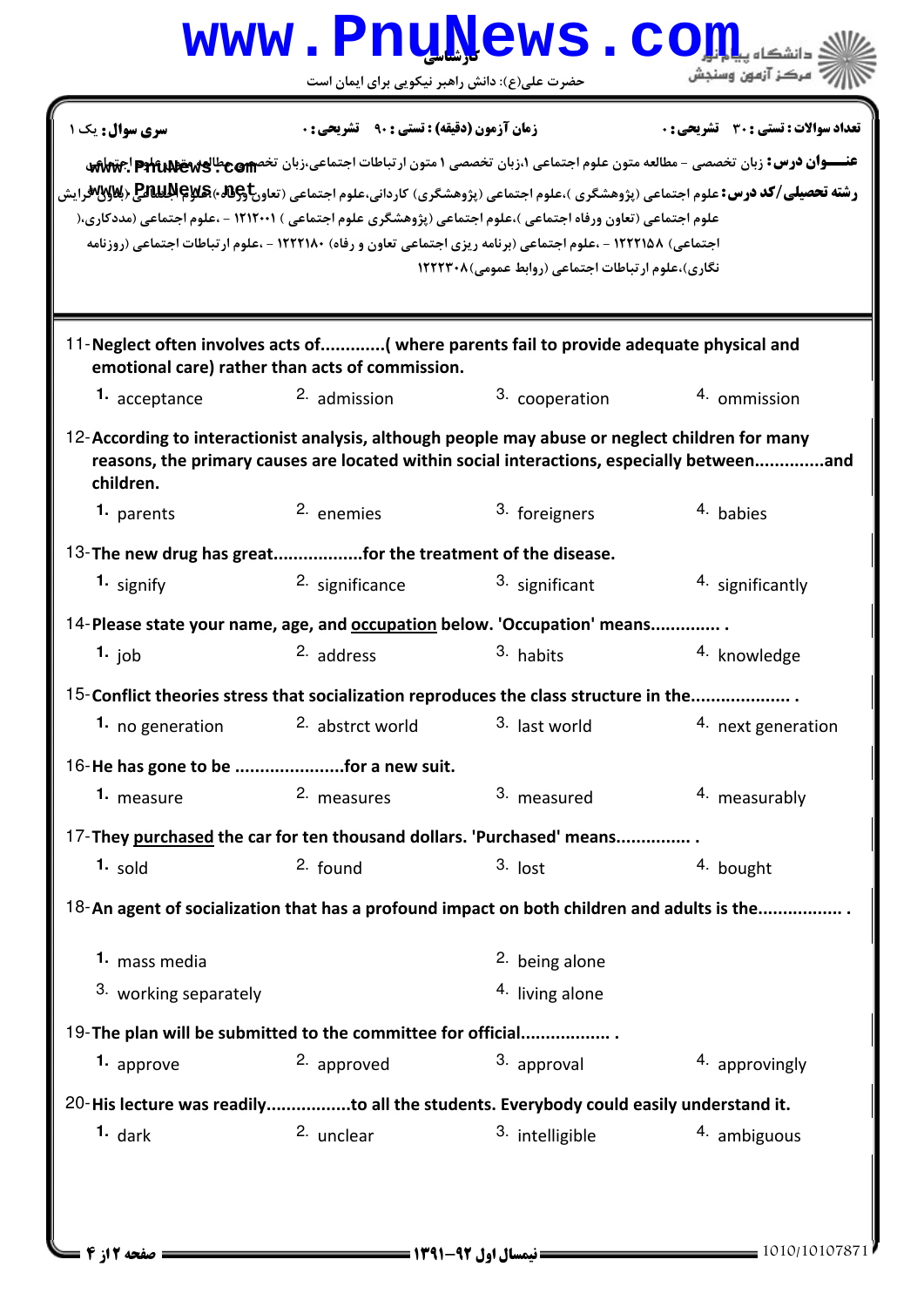|                                                                                                                                                                                                                                               |                                                                                 | www.PnuNews.co                                                                                                                                                     |                                                                                                                       |  |  |
|-----------------------------------------------------------------------------------------------------------------------------------------------------------------------------------------------------------------------------------------------|---------------------------------------------------------------------------------|--------------------------------------------------------------------------------------------------------------------------------------------------------------------|-----------------------------------------------------------------------------------------------------------------------|--|--|
|                                                                                                                                                                                                                                               | حضرت علی(ع): دانش راهبر نیکویی برای ایمان است                                   |                                                                                                                                                                    | مركز آزمون وسنجش                                                                                                      |  |  |
| سری سوال: یک ۱                                                                                                                                                                                                                                | زمان آزمون (دقیقه) : تستی : 90 ٪ تشریحی : 0                                     |                                                                                                                                                                    | تعداد سوالات : تستي : 30 - تشريحي : 0                                                                                 |  |  |
| <b>رشته تحصیلی/کد درس:</b> علوم اجتماعی (پژوهشگری )،علوم اجتماعی (پژوهشگری) کاردانی،علوم اجتماعی (تعاونجهها)\$#BMB (%MGلي(%M)<br>علوم اجتماعی (تعاون ورفاه اجتماعی )،علوم اجتماعی (پژوهشگری علوم اجتماعی ) (۱۲۱۲۰۱ - ،علوم اجتماعی (مددکاری،( |                                                                                 | اجتماعی) ۱۲۲۲۱۵۸ - ،علوم اجتماعی (برنامه ریزی اجتماعی تعاون و رفاه) ۱۲۲۲۱۸۰ - ،علوم ارتباطات اجتماعی (روزنامه<br>نگاری)،علوم ارتباطات اجتماعی (روابط عمومی)۱۲۲۲۳۰۸ | عنـــوان درس: زبان تخصصی - مطالعه متون علوم اجتماعی ۱،زبان تخصصی ۱ متون ارتباطات اجتماعی،زبان تخصص عطالعه علی اجتماعی |  |  |
| 21-Just as culture is essential for individuals, it is also fundamental for the survival of                                                                                                                                                   |                                                                                 |                                                                                                                                                                    |                                                                                                                       |  |  |
| $1.$ adults                                                                                                                                                                                                                                   | 2. persons                                                                      | 3. people                                                                                                                                                          | <sup>4.</sup> societies                                                                                               |  |  |
| 22-Drives are, biologically determined impulses common to all members of a species.                                                                                                                                                           |                                                                                 |                                                                                                                                                                    |                                                                                                                       |  |  |
| 1. learned                                                                                                                                                                                                                                    | <sup>2.</sup> unlearned                                                         | 3. acquired                                                                                                                                                        | 4. trained                                                                                                            |  |  |
| 23-Speech is the fastest method ofbetween people.                                                                                                                                                                                             |                                                                                 |                                                                                                                                                                    |                                                                                                                       |  |  |
| 1. communicate                                                                                                                                                                                                                                |                                                                                 | 2. communicates                                                                                                                                                    |                                                                                                                       |  |  |
| 3. communicational                                                                                                                                                                                                                            |                                                                                 | 4. communication                                                                                                                                                   |                                                                                                                       |  |  |
| 24- consists of physical or tangible creations that members of a society make, use, and<br>share.                                                                                                                                             |                                                                                 |                                                                                                                                                                    |                                                                                                                       |  |  |
| <sup>1.</sup> Material culture                                                                                                                                                                                                                |                                                                                 | 2. Nonmaterial culture                                                                                                                                             |                                                                                                                       |  |  |
| 3. Abstrct culture                                                                                                                                                                                                                            |                                                                                 | <sup>4.</sup> Imaginary culture                                                                                                                                    |                                                                                                                       |  |  |
| 25-A symbol is anything thatrepresents something else.                                                                                                                                                                                        |                                                                                 |                                                                                                                                                                    |                                                                                                                       |  |  |
| 1. vaguely                                                                                                                                                                                                                                    | 2. ambiguously                                                                  | 3. meaningfully                                                                                                                                                    | 4. meaninglessly                                                                                                      |  |  |
| 26-One of the major differences between child socialization and adult socialization is the degree of<br>freedom of choice. 'Degree of freedom of choice' means                                                                                |                                                                                 |                                                                                                                                                                    |                                                                                                                       |  |  |
| انتخابات آ;اد <b>1</b> ۰                                                                                                                                                                                                                      |                                                                                 | درجه انتخاب آزاد <sup>.4</sup> درجه آزادی انتخاب .3                     انتخاب آزاد افراد <sup>.2</sup>                                                            |                                                                                                                       |  |  |
| 27-Some people think what we do as human beings is determined by nature rather than nurture.<br>'Nature rather than nurture' means                                                                                                            |                                                                                 |                                                                                                                                                                    |                                                                                                                       |  |  |
|                                                                                                                                                                                                                                               | طبیعت و تربیت <sup>.3</sup> تربیت بجای طبیعت . <sup>2</sup> طبیعت بجای تربیت .1 |                                                                                                                                                                    | تربيت و طبيعت 4.                                                                                                      |  |  |
| 28-Our luggage was checked all the way through to our final destination. 'Final destination'<br>means                                                                                                                                         |                                                                                 |                                                                                                                                                                    |                                                                                                                       |  |  |
| تصمیم نهائی <b>1</b> ۰                                                                                                                                                                                                                        | نهایت مقصود 2.                                                                  | مبداء نهائی . 3                                                                                                                                                    | مقصد نهائی . 4                                                                                                        |  |  |
| 29-Prescriptive norms state what behavior is appropriate or acceptable. 'Prescriptive norms'<br>means                                                                                                                                         |                                                                                 |                                                                                                                                                                    |                                                                                                                       |  |  |
| دستورات ناهنجا, 1.                                                                                                                                                                                                                            |                                                                                 | هنجارهای دستوری 2.                                                                                                                                                 |                                                                                                                       |  |  |
| ناهنجاری های متعارف .3                                                                                                                                                                                                                        |                                                                                 | هنجارهای غیرمعمول 4.                                                                                                                                               |                                                                                                                       |  |  |